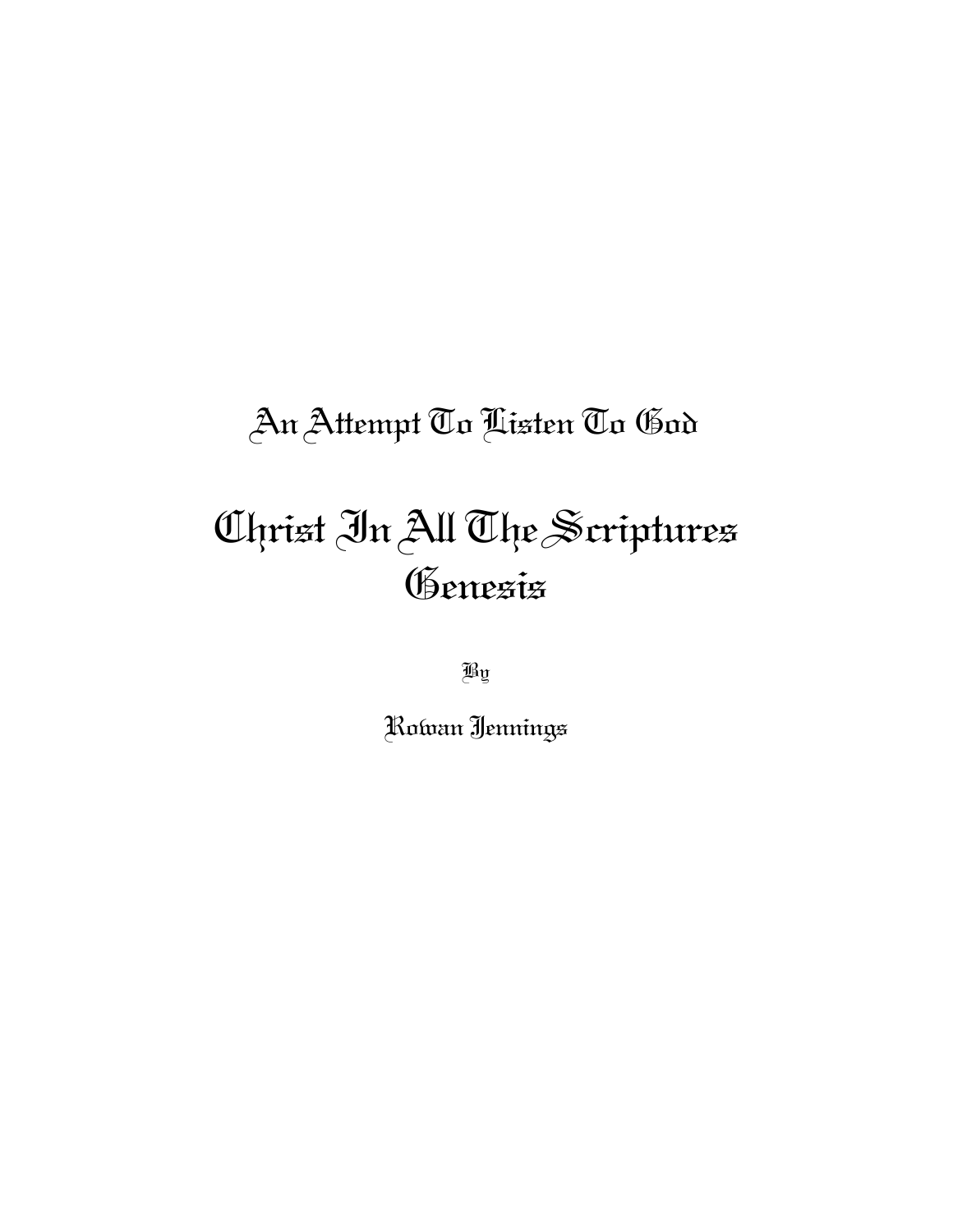## Christ In All The Scriptures - Genesis

Genesis always reminds me of a Christmas morning or a child at his or hers birthday party. There are gifts all beautifully wrapped and as the child sees them, there is built up excitement upon excitement. This is how Genesis is to me. It is a book filled with developing enlightenments, development of God's program, and the constant seeking by Satan to counter check God's purposes. It contains the first seed manifestations of our Lord, and in them there are no disappointment. In this our first study of "Christ in all the Scriptures", we are aware that the manifestations of our Lord always excel our anticipations. As the hymn writer wrote:

> To Jesus every day I find my heart is closer drawn, He's fairer than the glory of the gold and purple dawn; He's all my fancy pictures in its fairest dreams, and more, Each day He grows still sweeter than He was the day before.

 *Refrain:*

*The half cannot be fancied this side the golden shore; O there He'll be still sweeter than He ever was before.*

His glory broke upon me when I saw Him from afar, He's fairer than the lily, brighter than the morning star; He fills and satisfies my longing spirit o'er and o'er, Each day He grows still sweeter than He was the day before.

My heart is sometimes heavy, but He comes with sweet relief, He folds me to His bosom when I droop with blighting grief; I love the Christ who all my burdens in His body bore, Each day He grows still sweeter than He was the day before.

Since the subject is so vast, this meditation is only a surface consideration but which we trust may be used by the Holy Spirit to cause us to worship the Lord more worthily. They are not complete exegesis of any title or manifestation of the Lord in each book, but simply a few observations for consideration.

#### **The Clothing of Adam and Eve**

The first picture of the sacrificing Christ is when man sinned and God clothed him with skins (Gen. 3:21). How precious to trace the garments with which the Lord clothes His own. The prophet wrote: "He hath clothed me in the garments of salvation, He hath covered me with the robe of righteousness" (Isa. 61:10). By using the skins of an animal several truths come to the fore:

- a) The sacrifice was provided by God.
- b) The sacrifice was executed by God.
- c) The clothing was made by God, it was all of God.
- d) The sacrifice was already prepared in the purposes of God before man ever sinned.

Therefore, although man had only sinned once, the wages of sin was death, but God graciously provided an animal, void of any blemish. That animal (what sort it was we do not know) came under the sword of divine justice and became a substitute, a theme which will come to the fore again with the ram (Gen. 22:13). This sacrifice had its deficiencies as all the Old Testament sacrifices had, for it could never remove the guilt, prevent the flow of sin already in the human family, nor fit man to come to God. After this we never read of God and Adam in fellowship. Thank God for the sacrifice of Christ which cleanses from sin (1 Jn. 1:9); removes the guilt by the justification Christ has provided (Rom. 5:9), and fitted us for fellowship with God (1 Jn. 1:7) and with the saints in light (Col. 1:12).

Adam is by similarity and contrast a figure of Christ. The only point of similarity is that of being the head of an order of manhood. In every other aspect he is set in contrast. Paul writes: "For as in Adam all die, even so in Christ shall all be made alive" (1 Cor. 15:22). It is a contrast similar to when he was writing to the Romans. He wrote: "By the offence of one judgment came upon all men to condemnation; even so by the righteousness of one the free gift came upon all men unto justification of life. For by one man's disobedience many were made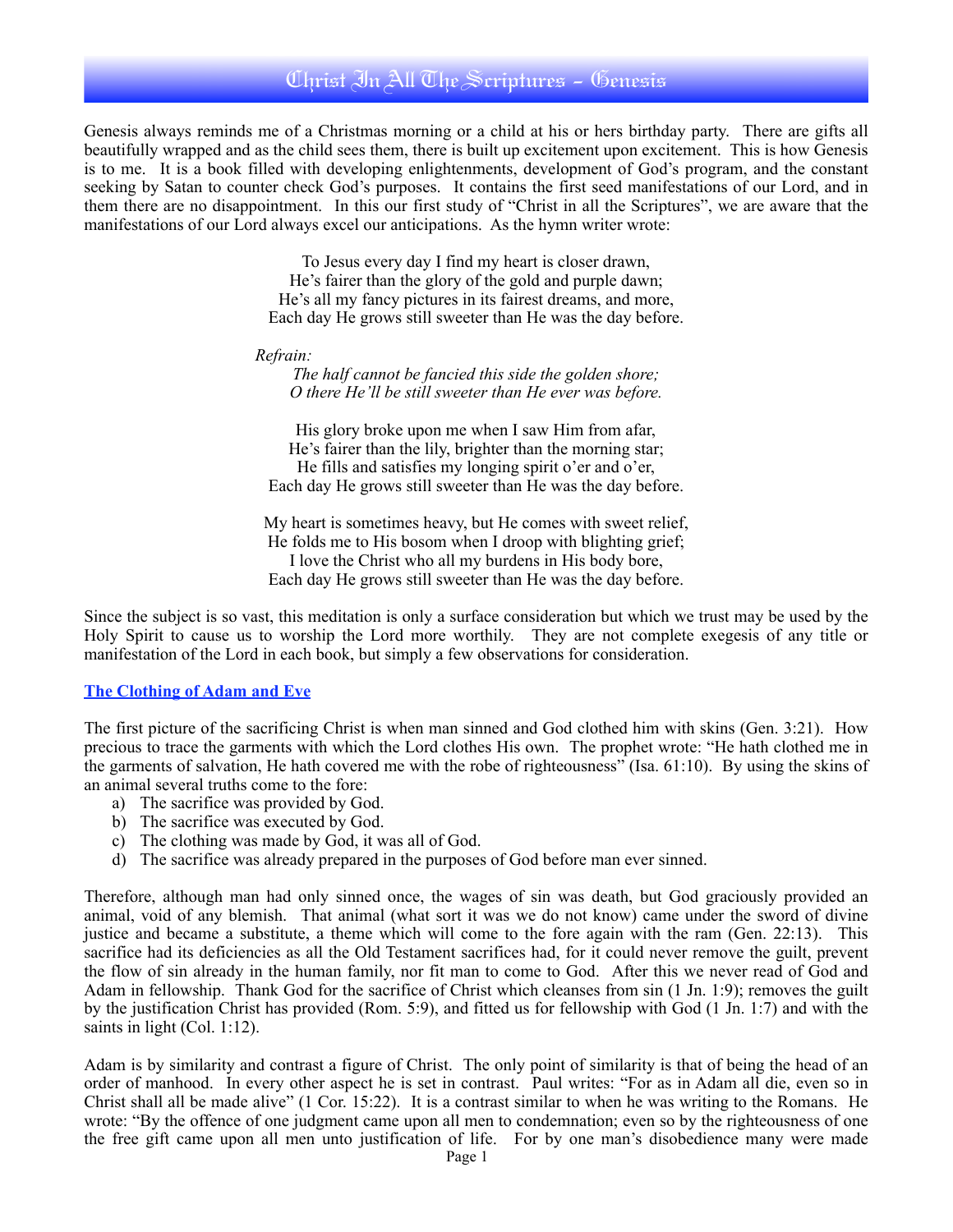## Christ In All The Scriptures - Genesis

sinners, so by the obedience of one shall many be made righteousness" (Rom. 5:18-19). What a debt of love we owe Him. He became "obedient unto death, even the death of the cross" (Phil. 2:8). Furthermore, the Holy Spirit through Paul makes it clear that Adam had limitations relative to life whereas Christ has no limitations, for He says: "Adam was made a living soul; the last Adam (Christ) was made a quickening spirit (1 Cor. 15:45).

#### **Judah**

In Judah we get a glimpse of the Lord as "surety". Judah pledged himself for his brother Benjamin (Gen. 43:9). There are two scriptures which are relevant to the Lord as the Surety:

- a) "He that is surety for a stranger shall smart for it." (Prov. 11:15)
- b) "By so much was Jesus made a surety of a better testament." (Heb. 7:22)

No tongue can tell nor can any mind and heart comprehend the smarting He endured as our Surety. The word translated "smart" can have several avenues of thought, two of them being "mar" and "broken". When reading: "His visage was so marred more than any man" (Isa. 52:14), I do not believe this was speaking of that which man did to Him, but rather His appearance after the hours of darkness were past. His was a marring, a disfigurement that is beyond human mind to picture: "All my bones are out of joint" (Psa. 22:14). When there is added to this "This is my body, which is broken for you"  $(1 \text{ Cor. } 11:24)$ , it is evident the cross sufferings are indescribable. It is gloriously true that: "a bone of Him shall not be broken" (Ex. 12:46; Num. 9:12; Psa. 34:20; Jn. 19:36), yet, when a body has disjointed bones, while not a "bone is broken", it is a broken body. To be my Surety He had to have that which I was deficient in, that is, moral excellency, fellowship with God, not a guilt ever committed and essentially holy in Himself, and not have the sin nature. He must also be willing to be the Surety for the better testament, and thank God He was willing to be such.

#### **Shiloh**

To me the words: "Until Shiloh come" have always been a beautiful expression. As a child I had no idea what it meant but I loved to hear it. The word "Shiloh" is a mysterious word to such an extent that it is translated as "the Sent one"; "The seed"; and "the Peaceable One". Since it comes from a word that means tranquility, I will view it in that way and leave the reader to peruse the meditations on Christ as the "Sent One" and "the Seed".

- a) Our Lord said: "Blessed are the peacemakers: for they shall be called the children of God." (Matt. 5:9)
- b) On the night of His betrayal He said to His own: "My peace I leave with you." (Jn. 14:1, 27)
- c) He is the Prince of Peace (Isa. 9:6)
- d) The Potentate of Peace (Heb 7:2)
- e) The Procurer of Peace (Col. 1:20)
- f) The Personification of Peace (Eph. 2:14-16)

Because of Him and His work we preach the "gospel of peace" (Rom. 10:15; Eph. 6:15) and we have "peace with God" (Phil. 4:7; Col. 3:15).

#### **Melchizedek**

There can be no doubt that Melchizedek is one of the most glorious of Old Testament foreshadowings of the Lord. This man is mentioned in three books of the scriptures (Gen. 14:18; Psa. 110:4; Heb. 5:6, 10; 6:20; 7:1, 10, 11, 15, 17, 21). Each of the books are separated by a thousand years, and in each case the man suddenly appears. We have no way of knowing who he was, and apart from these books, nothing is known of him, yet there is sufficient in these to enable us to see the glory of his foreshadowing.

In Genesis there are ten genealogies beginning with that of the heaven and earth (ch. 2:4) and the balance are of different people and their fathers (ch. 11:27). There are also references to the deaths of people (ch. 5:5; 9:29; 25:18) but for Melchisedec there is no record of either. This had to be so for him to be a suitable type of Christ of whom it is said:

- a) "He abideth a priest continually" (Heb. 7:3)
- b) "This man ever liveth" (Heb. 7:25)
- c) "This man hath an unchangeable priesthood" (Heb. 7:24).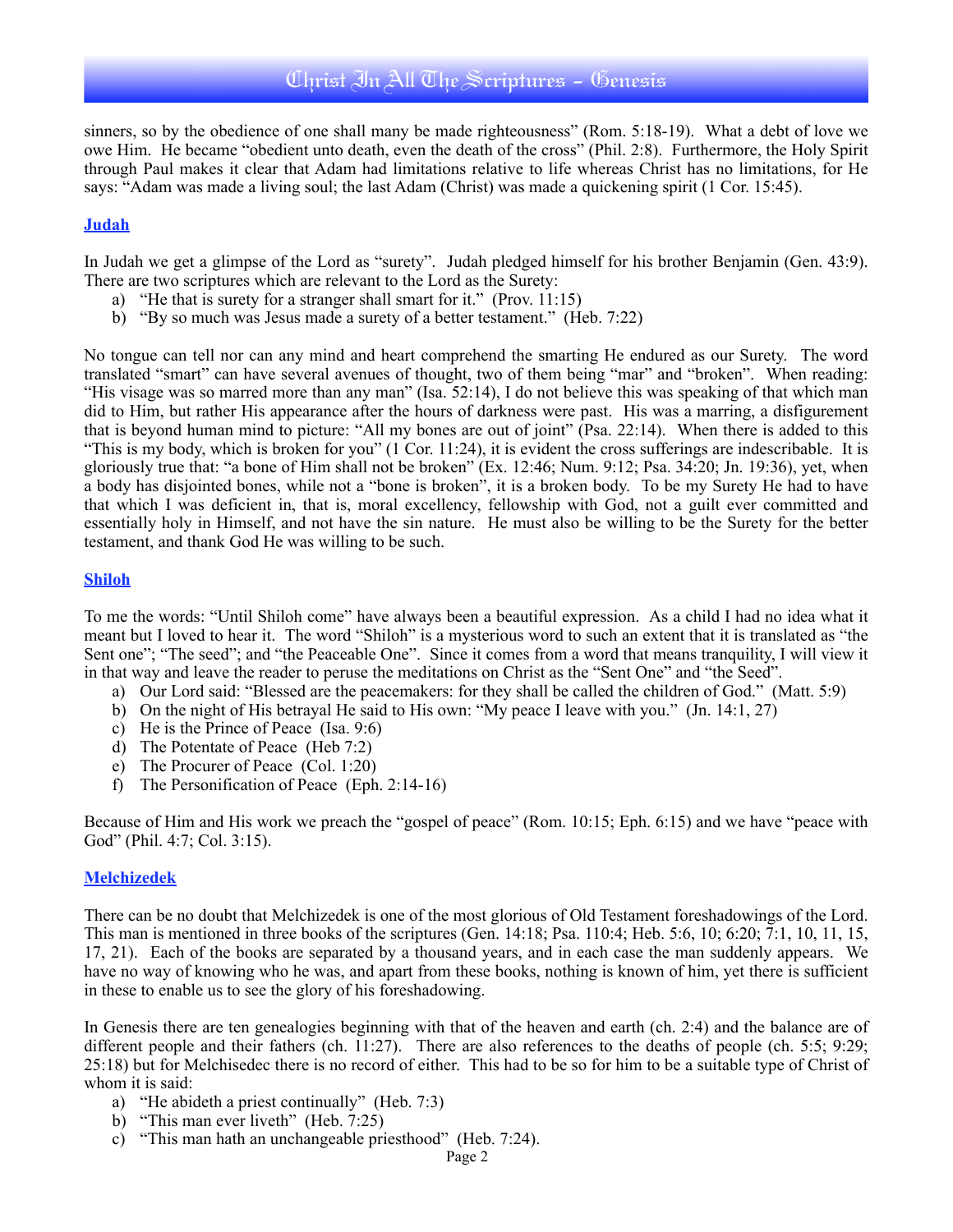His names and titles are: "King of righteousness and King of peace" (Heb. 7:2), and with that he is "the priest of the Most High God" (Gen. 14:18). Being a king/priest, he is unique and prefigures the Lord of whom it is said: "He shall sit and rule upon His throne; and He shall be a priest" (Zech. 6:13). Again we read: "A King shall reign in righteousness" (Isa. 32:1) and "Righteousness shall be the girdle of His lions" (Isa. 11:5).

#### **Abraham and Isaac**

No consideration of the types of Genesis would be complete without a consideration of Abraham and Isaac (Gen. 22:1-14). In this incident there are many beautiful truths, among which are the following:

- a) It is here there is the first mention of "love". How beautiful are the words: "Thine only son Isaac, whom thou lovest" (Gen. 22:2). If in the picture Abraham shadows the Father and Isaac the Son, who can grasp the fulness of the love the Father had for the Son. Our Lord said: "The Father loveth the Son, and hath given all things into His hands" (Jn. 3:35), again: "The Father loveth the Son, and sheweth Him all things that Himself doeth" (Jn. 5:20).
- b) Isaac was "thine only Son". What riches there are in this. He was the son of Mary but He was not her only son (Mk. 3:31); He is the Son of Abraham and son of David (Matt. 1:1); the "carpenter's son" (Matt. 13:55). The widow of Nain was going to bury her "only son" (Lk. 7:12). Coming to our Lord, how full are the depths of the words: "For God so loved the world, that He gave His only begotten Son, that whosoever believeth in Him should not perish, but have everlasting life" (Jn. 3:16). Again, "In this was manifested the love of God toward us, because that God sent His only begotten Son into the world, that we might live through Him (1 Jn. 4:9). Hearts ought to bow in contrition and worship as we read: "He that spared not His own Son, but delivered Him up for us all" (Rom. 8:32).
- c) The object of going to the mount was to worship. It is a point we can easily miss. Calvary was an activity of worship, indeed the supreme act of worship. It was there the Son showed what worship in its highest form is, unreserved obedience, utter purity of motive, all being done for the glory of God. God was glorified as God, and in doing so, the wonders of His love, mercy, and grace shone out.
- d) Here we get the glorious truth of substitution when the ram is placed on the altar instead of Isaac.
- e) The wood never leaves the hand of the son (v.6). It is always touching to read: "He bearing His cross went forth into a place called the place of a skull" (Jn. 19:17). He was going forth in weakness to be crucified (2 Cor. 3:3-4), yet this was to be the death of all human wisdom.
- f) The knife was never put in the hand of another. Despite the horrific character of this death, it had to be in the hand of the father. It was God Himself who gave the cup into the hands of Christ, who baptized Christ, who made Him an offering for sin. Truths beyond human comprehension.
- g) While the sacrifice here is that of the ram, yet because Isaac asks the question: "Where is the Lamb?" and Abraham answering: "God will provided himself a Lamb" (v. 8), it is only right to consider some of the aspects of Christ as the Lamb:
	- i) His superlative sufficiency. In Ex. 12:4 we read "And if the household be too little for the lamb". The lesson is exceedingly clear, the lamb was never too little for household. "The Lamb of God, which taketh away the sin of the world." (Jn. 1:29)
	- ii) It tells of the wonders of God's purposes from eternity past. Peter writes: "A Lamb slain before the foundation of the world"  $(1$  Pet. 1:20).
	- iii) His Humiliation: "He was led as a sheep to the slaughter; and like a lamb dumb before his shearer, so opened he not his mouth." (Acts 8:32)
	- iv) His Precious Sacrifice: "Ye were not redeemed with . . . silver and gold . . . but with the precious blood of Christ, as of a lamb without blemish and without spot." (1 Pet. 1:18)
	- v) His exaltation: "And every creature which is in heaven, and on the earth, and under the earth, and such as are in the sea, and all that are in them, heard I saying, Blessing, and honour, and glory,